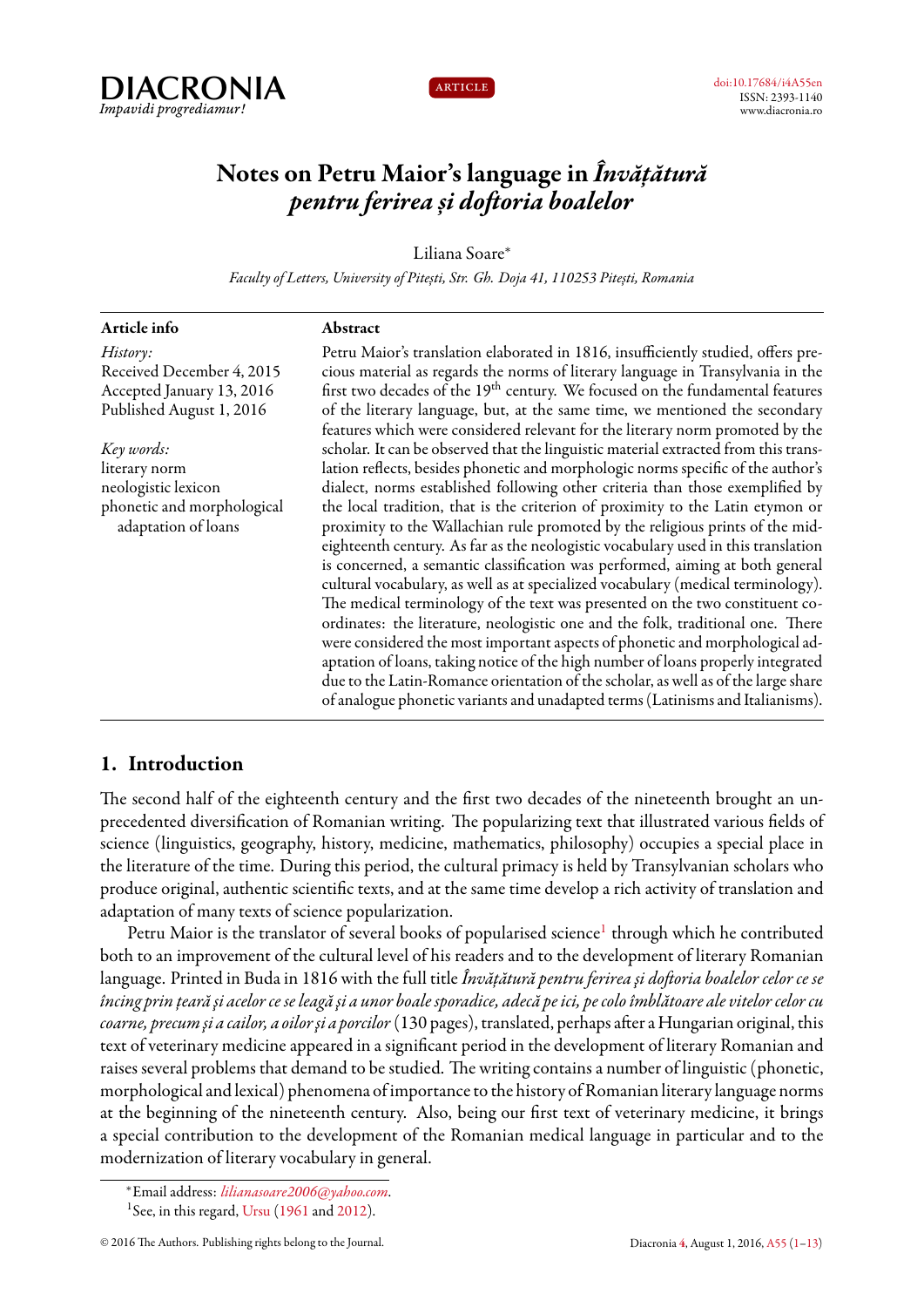This study is aimed at capturing the configuration of the literary language employed by P. Maior in this translation by emphasizing phonetic, morphological and lexical peculiarities.

# **2. The norms of literary language**

Regarding the literary norm promoted by P. Maior in this translation, we recorded the following phenomena:

- retention of protonic *ă* in: *lăcuința* (119), *năsipos* (45), *păhar* (54), *păreții* (53, 126), *rădicate* (8).
- retention of etymological *î*: *îmblare* (3), *îmblă* (20, 33, 36, 54, *va îmbla*, 23), *îmblătoare* (f.t.), *se îmflă* (56, *îmflată*, 27, dar *se desumflă*, 78), *îmflături* (70), *a se împlea* (13, *le împlu*, 18, *le împle*, 11, 12, 24, *să se împle*, 117, *nu s-au împlut*, 55), *a întra* (37, 43) etc.
- etymological *r* is maintained in *serină* (3).
- retention of etymological silent *e* in: *strein* (29, *streine*, 31, 127), *înstreinarea* (100).
- retention of protonic *e* in *beserică* (19) and of medial *e* in: *a ceti* (127, but *prociti*, 127), *cetitoriule* (127), *întunerec* (129).
- *e* preserved in *detorie* (115), *detoriu* (30, 31, 50, 116).
- retention of etymological forms without the epenthetic *i*: *cînească* (100), *cîne* (102, *cînele*, 102, *cîni*, 107, *cînii*, 46, etc.), *mînile* (36).
- unsyncopated *i* has only one occurrence: *dirept* (12). Otherwise, there occur syncopated forms: *drept* (6, 18, 24, 128), *dreapta* (130) etc.
- retention of the prepalatal affricate in: *cricimă* (36, *cricime*, 19), *s-au obicinuit* (4, 48, 109, 111).
- *ia* preserved: *descuiarea* (66), *iaste*(22), *încuiarea* (66, dar*încuierei*, 67),*miare*(47),*muiarea* (~*pieilor*, 44), *pialea* (60), *pricinuiaște* (62), *pustiaște* (22), *tăiare* (37), *voiaște* (129) etc., dar *pietră* (53).
- final *ea* preserved: *a avea* (37, *vor avea*, 66), *ca să bea* (65), *prea* (8, 13, 23, etc.), *s-ar vedea* (37) etc.
- *j* is general: *ajunge*(27, 84, *nu ajung*, 67, *ajungă*, 37, *de ajuns*, 38), *joacă* (73), *judecători*(29, *judecătorii*, 31), *judele* (42, *judelui*, 39), *județ* (72), *jumătate* (67), *împrejur* (35, *împrejurul*, 99), *împrejurare* (56), *înjugătură* (35) etc.
- affricate*ğ* is preserved in the forms of the verb *încunjura*: *se încungiură* (110, *să se încungiure*, 89, 95, *să poată încungiura*, 107), *încungiurate*(41, *ne-ncungiurată*, 88), and in: *gios*(13), *prilegiu* (107, *prilegiul*, 40, 48, 58), *prilegiuitoare* (105).
- soft *r*: *crepate*(77),*crepătura* (80,*crepături*, 92), *întrebuințarea* (122),*rece*(65), *strimte*(94), *strimtorat* (30, *strimtorați*, 23, 35), *stringătoare* 'astringent' (51), *strinse* (18), *strinsuri* (81), *îl uresc* (25) etc. alternates with hard *r*: *deoarăce* (15), *întrăbuința* (119), *lăcrămoși* (25), *prăsărat* (32, 114), *prățul* (112), *putrăd* (94, *putrăde*, 27), *răce* (65, *răci*, 64), *rătrași* (26), *răvărsarea* (82), *trăbuie* (21), *trăbuință* (118), *trămura* (104) etc. The palatal timbre of the vibrant *r* is also rendered with consistency in words derived with the suffix *–tor* or in non-derivative words: *ceriul* (~ *gurei*, 72), *cuptoriul* (109), *curătoriu* (117), *mușcătoriu* (110), *necuvîntătoriu* (3), *păzitoriu* (39), *perzătoriul* (105), *vătămătoriu* (6), *viețuitoriu* (62) etc.
- hard *t* alternates with soft *t*: *tîmp* (31, *tîmpul*, 31), *timp* (102, *timpul*, 33, 58).
- phonetisms with hard *s*, *j*, *z*, *ț*: *asămănare* (55), *să se cosască* (9), *încățălat* (61), *se încățălează* (92), *a se însămna* (109, *însămnăm*, 12), *însătat* (102), *înțălepție* (95), *înțăles* (12, *înțălesul*, 32), *săci* (92), *sămnul* (27), *sîmțire* (3), *său* (subst., 36), *țapeni* (103), *țăpenirea* (55), *umezălei* (*lipsa* ~, 78), *zamă* (51, *zămuri*, 123) etc. coexist with the soft ones: *curățitoare* (90), *despărțit* (32), *se încrețește* (96), *înțelepțește* (127), *lîncezeala* (81), *părăsească* (42), *pedepsească* (29, 40, 49), *să o preseri* (120), *să se procopsească* (129), *sinurile* (88), *slujește* (111), *se țin* (30), *umezelilor* (100), *se urzește* (72) etc.
- soft *ș*: *s-au așezat* (35, *așezate*, 25), *deșeartă* (adj., 124), *să-i împărtășească* (24, *împărtășesc*, 118, *împărtășește*, 20, 100), *a o înșela* (48), *înșelători* (49), *pășește* (104), *sfîrșește* (81), *stropșeală* (109) etc.
- hard *j*: *să o grijască* (33), *grijă* (8) alternates with soft *j*: *să se grijească* (38), *mînjească* (126), *năcăjiți* (107), *slujește* (111) etc.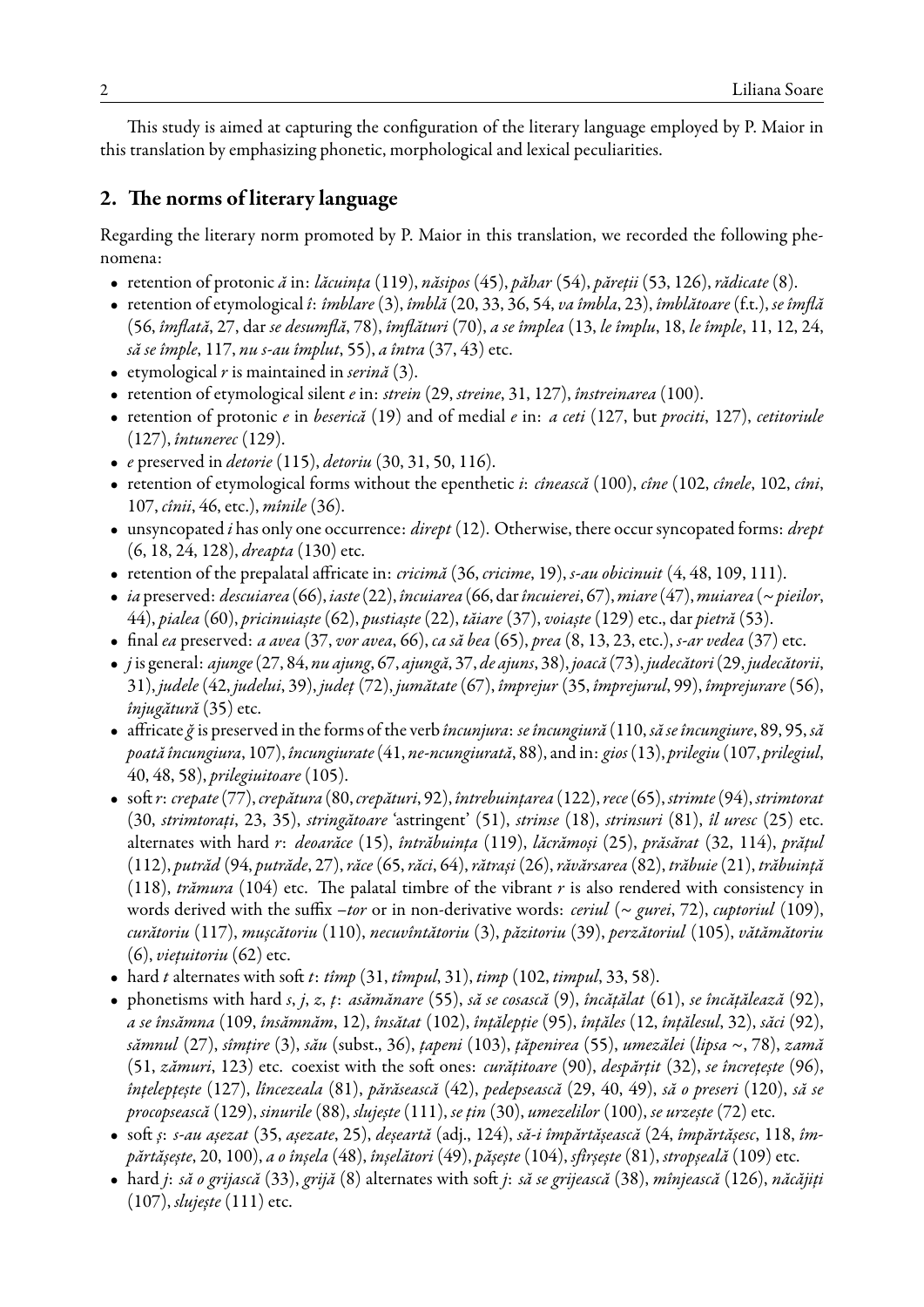- intact labials: *ferbințeală* (110), *a o împedeca* (110, *împedecă*, 124, *împedece*, 104, 105), *împedecări* (18), *peile* (116), *pelița* (87), *a-i peptăna* (108), *va peri* (70), *perit* (15, 106 *perite*, 46) etc., but also palatalised forms: *fierbîntătoare* (113), *fierbințeala* (7), *fiert* (84), *împiedece* (60), *împiedicată* (81), *piept* (51), *să o pierdem* (21), *pierzătoare* (23) etc.
- use of the consonant group *gl* instead of the palatal, out of the wish to get closer graphically to the Latin etymon: *priveglearea* (44), *veglearea* (44), but: *să priveaghe* (72).
- use of regional forms with a soft pronunciation of the labials: *beșică* (27), *au beut* (33), *beutului*(111), *beutură* (49, 60, 106), *capet* (34, *capetul*, 70, dar *capăt*, 72), *ovesul* (3, dar *ovăs*, 123), *proaspet* (121), *se ved* (55, dar *se văd*, 66) etc., out of the wish to reduce as much as possible the frequency of the vowels *ă* and *î*, with no correspondent in Latin..
- phonetisms with *r* preserved: *ferestrile* (43), *ferestri* (43) coexist with those with a dissimilated *r*: *fereștile* (54).
- *f* preserved: *fier* (51, 115), *fiere* (27) etc.
- $e > i$  in *crieri* (82).
- *u* > *o* in: *aborul* (73, but *aburoase*, 90), *notreț* (38, 50), *poroncească* (29, 36, but *poruncita*, 130), *răotățile* (130), *răotățit* (61), *totoș* (12).
- *f* > *v* in: *jertvește* (41), în *vîrv* (73, *vîrvului limbei*, 111).
- *ș* > *s*, by differentiation of consonant in: *să se deschidă* (54), *deschiși* (103) etc., despite the fact that the literary norm meant keeping the etymological phonetism *ș* in *deșchide* (< Lat. *discludere*).
- *a* > *ă*: *tăbac* (119).
- *l'* in *feliu*. Maior exclusively uses the palatalized form of this noun (< Hung. *féle*).
- The noun *soartă* is used in its old form, 3rd declension: *soarte* (*aceeași* ~, 28), and *gingie* appears with the form imposed in literary language: *gingii* (73, *gingiile*, 72, 73).
- $\bullet$  In Genitive-Dative, some feminine nouns belonging to the 1st and 3<sup>rd</sup> declension still preserve the old termination *–ei*: *beuturei* (123), *cercărei* (40), *curățirei* (126), *gurei* (19), *inimei* (123), *grijei* (116), *ivirei*(26), *încuierei*(67), *limbei*(73), *mîncărei*(123), *primăverei*(72), *putrăzirei*(51),*rumegărei*(54), *trecerei* (43), *turbărei* (117), *vindecărei* (60) etc.
- It is to be noticed that there is no agreement on oblique cases in constructions where the adjective is preposed to the noun it determines: *asupra gangrenoasei înflamație* (65), *carnea trucidatei vită* (80), *causa sau pricina zisei boală* (73),*grosul întunerec al urîtei neștiință* (129), *pierzătoarei boală* (48), *proprietariul trucidatei adecă a ucisei vită* (41), *trucidarea sau uciderea contăgioasei vită* (42), *preservative sau scutitoriu asupra pierzătoarei boală* (48), *slăbiciune prea mare a bolnavei vită* (51) etc., as well as on those in which the adjective is postposed: *lățirea boalei contăgioasă* (21), *uciderea vitei contăgioasă* (40) etc. The cases in which the agreement is made are extremely rare: *răsuflarea vitei contăgioase*(19).
- The variable forms of the possessive-Genitive mark are most commonly used: *boalele contăgioase ale vitelor* (21), *îmflatele picioare ale vitei* (80), *mortul al ei trup* (32), *oricarele al lor notreț* (43), *părți ale trupului* (70), *semne ale ivirei boalei de vite* (26), *schimbările cele fără cumpăt ale morbului* (68), *sinurile nărilor ale fălcei ceii din sus* (88) etc. The invariable forms of the possessive-Genitive mark are underrepresented: *cele mai sănătoase a vitelor bucăți* (12), *cumplitul a vieții rișchiu* (104), *stricatul aer a staurului* (62), *a vieței moment* (125).
- The Genitive-Dative of the adjectival article is, in the feminine singular, *cei(i)*, etymological form (< *ecce* + *illæi*), and not *celei*, analogic form, following the plural: *atingerea vitei ceii cu boală contăgioasă* (19), *descărcarea materiei ceii morboasă* (74), *dreapta osîndă a slugei ceii vicleană* (130), *îmflătura partei ceii pătimicioasă* (78), *se împută pășunei ceii umedă și băltoasă* (73), *materiei ceii de scabie*(94), *scăderea pășunei ceii bună* (61), *semnele spiței dintîi adecă a ceii ușoară* (101), *vitei ceii dintîi contăgioasă* (40) etc.
- The superlative of the adjective/adverb is built with *prea*, a specific feature of the old language: *căldura cea prea mare a verei*(8), *măcar că sînt prea sănătoase*(12), *prea contăgioasa boală de vite*(22), *slăbiciune prea mare a bolnavei vită* (51), *prea mare cruderitate* (125), *prea străluciților romani* (127), *prea bun*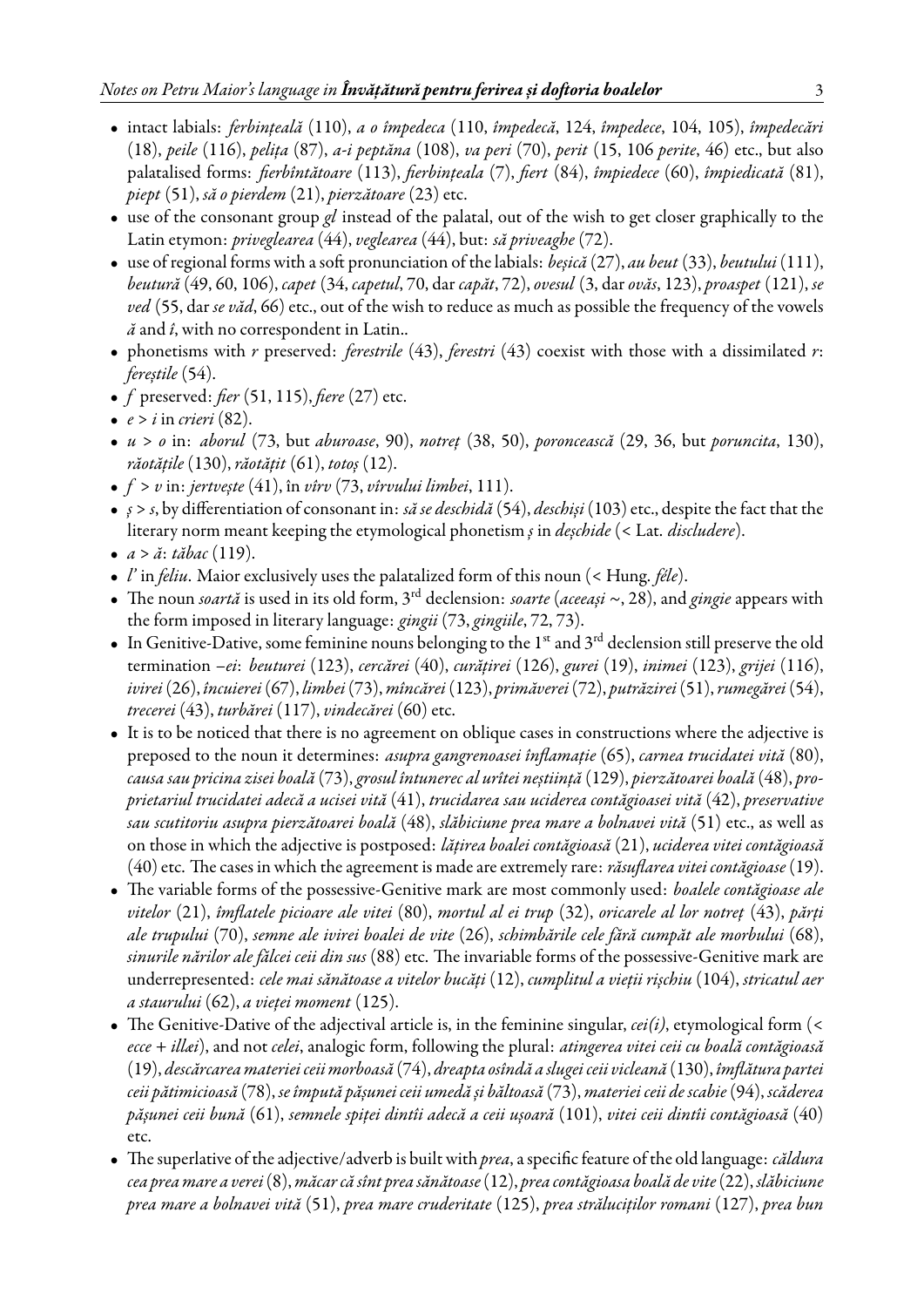*părinte* (129) etc. but also with *foarte*: *pînză de in foarte subțire* (16), *fumegarea foarte bine se face cu oțet* (54), *foarte curînd* (56), *de foarte rău semn* (57), *foarte bună preservativă sau apărare* (65), *foarte cu de-adinsul prescripții* (53) etc.

- The use of the intensive pronouns lacking in agreementfalls into the norm of the period: *însăși coarnele* (19), *însuși oamenii* (21), *însuși cei mai puternici moștenitori ale largilor moșii* (23), *însuși de multe ori pierzătoarea boală* (48) etc.
- The Genitive-Dative of the feminine demonstrative of proximity has the form *aceștei* in the singular: *asupra aceștei pierzătoare boală* (28), *întru prefacerea aceștei cărticică* (127), and *acestor* in the plural: *acestor vite* (66).
- Variable forms of the relative pronoun: *carea* (9), *carele* (32), *carii* (19) etc.
- The indefinite pronouns (adjectives) compound with *fiește–*: *fieștecare*(30), *fieștecarele*(31), *fieștecăria* (~*vită*, 67), *fieștecine*(118) etc. and *ori–* / *oare–*: *oarecarele*(114), *oarecîtva* (42), *oareșce*(37, 92), *orice* (117), *oricarele*(112) are frequent. Note should be made of a similar appearance for *niscari*(~*operații*, 110 < Lat. *nescio qualem*), used as an adjective.
- The negative pronoun *nimic* appears exclusively in the form *nemica* (< Lat. *nec mica*, 26, 102, 112, 115 etc.).
- The collective numeral *amîndoao* (86, *amîndoi*, 86), met with in all literary variants and in all dialects, is doubled by *îmbe* (86 < Lat. *ambæ*), a form used only in the Banat–Hunedoara area and in certain northern dialects.
- Exclusive use of the form with etymological hiatus in the forms of the verb *primi*: *a priimi* (30), *să o priimească* (33), *priimit* (129) etc.
- Exclusive use of verbal forms with restored dental: *le ard* (51), *pot să cadă* (60), *să se închidă* (38), *să se radă* (53), *să se scoată* (53), *să sloboadă* (50), *se văd* (64), *să se vîndă* (46) etc.
- The verbs *a rămîne* and *a ține* are used in the 2<sup>nd</sup> etymological conjugation, a form that was long preserved in the old period: *de a rămînea* (31, 51), *să poată rămînea* (41), *vor rămînea* (70), *le va ținea* (8), *a le ținea* (40), *a-i ținea* (108), *se vor ținea* (43) etc.
- The tendency to move the verbs belonging to the 3<sup>rd</sup> Latin conjugation to *–ere* in the 1<sup>st</sup> conjugation: *se va adauge* (68, *se adauge*, 102), *să se adaugă* (99), *cură* (56, 86, 103), *să poată cură* (70).
- *a se însănătoși* is classified in the 1st conjugation: *se va însănătoșa* (39), *celor ce se însănătoașă* (69), with hard present.
- The 1<sup>st</sup> conjugation verb *a înconjura* (ending in  $-(ur)a$  in the infinitive) has the paraxiton etymological form with *u* in the final syllable in the present tense of the indicative and subjunctive *se încungiură* (110), *să se încungiure* (89, 95), *să poată încungiura* (107) etc., as well as in the participle: *încungiurate* (41), *ne-ncungiurată* (88).
- Use of the ungrammatised form of the verb *a ucide*: *să se ucidă* (32, 40), where the grammatised forms were still frequently employed during the preparation of the text.
- *a înștiința* (34), which is also used with the Dative (*să se înștiințeze superioritatei*, 117), occurs quite frequently replaced by the verbal phrase *a face (de) știre* (115): *să facă de știre* (30), *să facă știre* (33, 34, 116), *vor face știre* (34), *va face știre* (39) etc.
- *a mînca* usually occurs in its short form, specific to Transylvanian dialects: *mîncă* (25, 87), *să mînce* (123), but also records an occurrence with the long, etymological form: *mănîncă* (66).
- *a usca* appears in forms with the syncope of *u*: *să se uște* (53), *să-l uște* (126). The syncope of *u* is also met with in the case of the verb *înfrumuseța*: *i-au înfrumsățat* (128).
- The verb *(re)curăța*: *să se curăță* (109), *să se răcurățe* (115, *să se răcurăță*, 126) also has a form in which the affricate (assimilated to iotacised Wallachian forms) is replaced with the dental, probably out of hypercorrectness: *să se curătă* (7, 8).
- The verbs *a dormita*, *a micșora*, have hard present forms: *urmă* (21), *se micșoară* (106), *dormită* (103). Hard present, without a suffix, specific to the northern dialects, is also characteristic of the verb: *să se lucre* (121).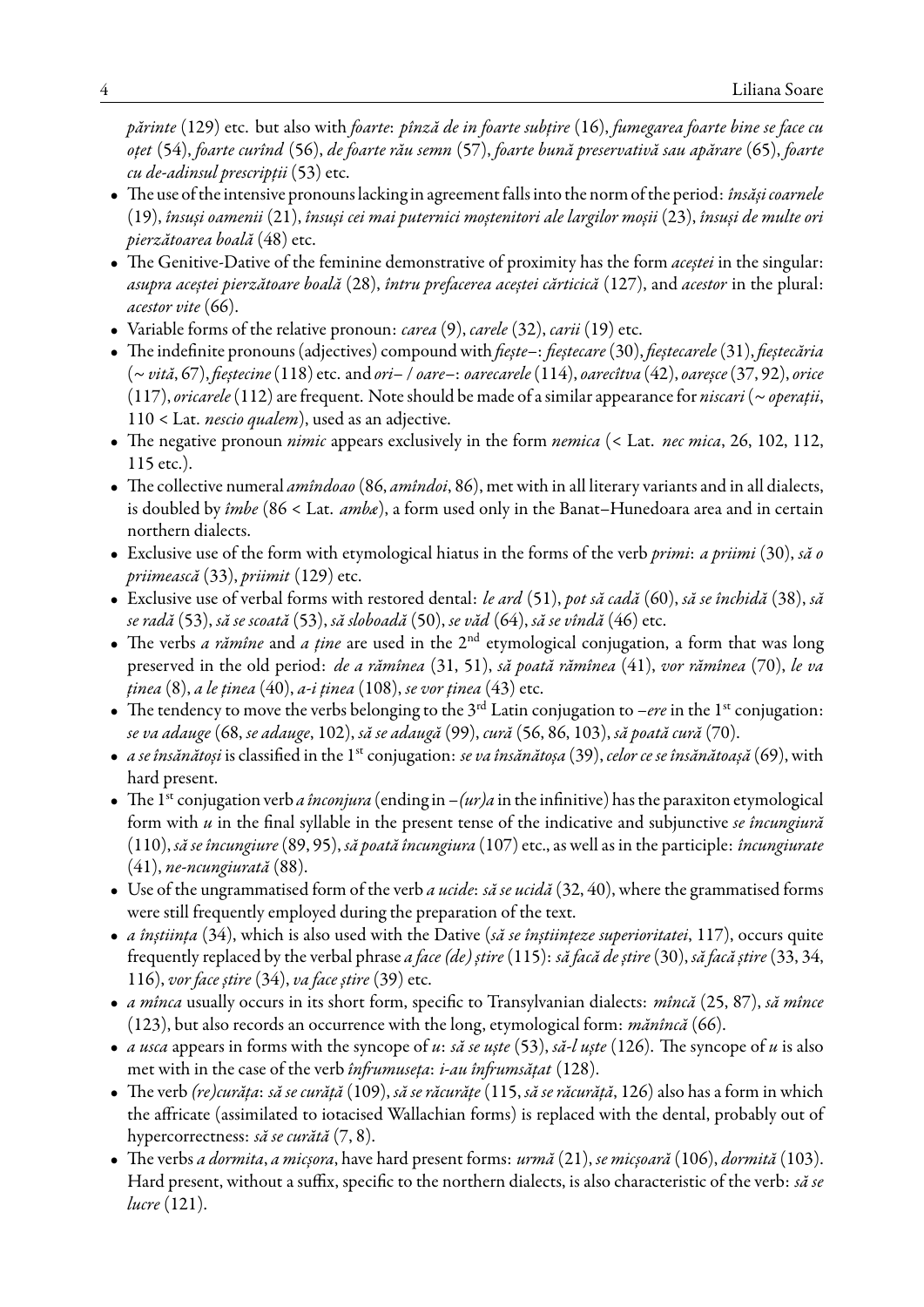- The present perfect tense has in the singular forms homonymous with the plural, etymological forms used exclusively in all literary variants of old Romanian language: *această boală pierzătoare au luat începutul său* (23), *prin contagiu s-au adus la oi* (23), *care vită s-au vindecat* (24), *stricătoarea boală de tot s-au așezat* (35), *vita carea au căzut de boală* (37), *iară de s-au ivit boala de vite* (38), *locul unde s-au ivit boala de vite* (40), *după ce au curs dintr-însa sîngele* (120) etc.
- The future is usually built from the auxiliary and the infinitive verb form: *se va avea grijă* (89), *vor avea* (66), *se vor încungiura* (89), *se va sugruma* (82), *va ști* (61), *se vor ținea* (90), *se va vindeca* (60), *vei întărîta* (101), *se vor întrăbuința* (119), *se vor vesti* (91) etc., with one exception only: (*gangrenei*) *ce va se urme* (80), composed of the auxiliary and the subjunctive form of the verb.
- The analytical present conditional has structures formed of the auxiliary *ar* + the infinitive of the verb to be conjugated: *s-ar adeveri* (40), *s-ar bolnăvi* (34), *s-ar cădea* (29), *s-ar doftori* (96), *s-ar ivi* (34), *s-ar pricepe* (112), *ar scăpa* (115), *ar veni* (115) etc. The ones formed with the auxiliary *are* are not common: *are fi* (112); *s-ar bolnăvise* (40) may be a form of perfect conditional.
- $\bullet$  Maior's preference for using the long infinitive, in constant regress during that period, is obvious<sup>[2](#page-4-0)</sup>: *timpul cel rău a-l schimbare în bun* (6), *spre a se abate și a se scuti de fierbințeala soarelui și spre a se hodinire* (7), *mai vîrtos se cade a avere grijă de adăpare* (8), *se cade a luare aminte* (9), *acele animale sau vite care de aiurea moștenesc ceva întocmire spre a primire unele boale* (18), *înceată de a rumegare* (26), *înainte de a se puteare împlini* (41), etc. These structures coexist with those in which the short infinitive is used: *încep a boli* (18), *sînt strimtorați a simți* (22), *despre primejdia răului timpuriu a-i înștiința* (34), *ar cuteza a păși* (39), *de a curma boala* (40) etc.
- The infinitive forms, better represented numerically, coexist with the concurrent subjunctive ones: *vor fi detori a face de știre* (50), *fieștecare ar fi detoriu de orice pagubă prin cînele său cel turbat acășunată a răspunde* (107), *trăbuie a-i sta în coantră* (35), *cel ce va cuteza a face* (36), *să li se dea adeseori a linge sare* (58), *iaste op a descoperi causa* (105), *iaste op adecă lipsă a împuțina numărul cînilor* (106), *mai rar poate acest rău a se esca* (106), *întru acest chip spre mînie a se întărîta* (107), *se cade a se osărba* (107), *se poate mînca* (80), *va fi strimtorat a face* (106), *vor trăbui a-l păți* (124), *idrofobia adecă boala carea face a se îngrozi de apă* (109), *sub ferbințeala soarelui a se stămurare adecă a se întețire* (110), *cine cuteză a-l doftori* (113), *carele va ști lucra* (118) etc.; *e detoriu* […] *să facă de știre* (30), *e detoriu să-și țină vitele* (31), *toate cele mai sus zise cautele adecă feriri cu de-adins trăbuie să le țină* (33), *trăbuie să li se poroncească* (36), *nu poate să vină* (112), *trebuie să se arunce* (118) etc.
- Adverbs and adverbial phrases: *adeseori* (60), *aliurea* (42, *de* ~, 115), *de aiurea* (18), *aliuntrea* 'altminteri' (87, *aliuntre*, 117), *altmintrea* (71), *amînat* 'tîrziu' (73), *amuș* 'acum' (102), *cu de-adins* (9), *jur-împrejur* (121), *din lontru* (27), *încătrău* (30, 31), *încoace și încolo* (101, 103), *într-aiurea* (12), *într-o lături* (118), *lungiș și curmeziș* (21, 114), *oblu* (19), *pe ici, pe colo* (25), *pre alocurea* (22), *tomna* 'tocmai' (37, 101, 102), *mai vîrtos* (44) etc. The semiadverb *nici* is used exclusively as*nice* (31, 52, 68, 108 etc.).
- Prepositions present old or regional phonetisms: *cătră* (7), *dintră* (39), *întră* (11), *pănă* (7), *pre* (24), *preste*(3), *subt* (29, *supt*, 6) etc. *Spre*is also used to express purpose ('pentru, în vederea'): *spre a se abate* (8), *spre a se hodinire* (8), *spre a primire* (18), *spre acest scop* (45), *spre apărare, spre ferire, spre scutire* (46) etc., and *fără* with adverbial meaning as well ('decît'), old meaning: *nu se ved altele fără încuiarea pîntecelui* (63).
- The conjunctions *dar* and *iar* appear exclusively used under the form *dară*, *iară*; *sau* is general, the old form *au* being used but extremely rare: *pot după 20 de zile de la încetarea boalei au să se vîndă, au spre us, adecă întrebuințarea de casă să se întoarcă* (46).
- There are several words and phonetisms specific to the writings of P. Maior that are to be found in the text investigated as well: the form *atînt* (38, 43), which, sometimes, appears in correlation with

<span id="page-4-0"></span><sup>&</sup>lt;sup>2</sup>[Micu & Șincai](#page-12-3) ([1780](#page-12-3)) stated: "Poporul în convorbiri obișnuiește să omită ultima silabă re a infinitivului prezent și, în loc de *a lăudare*, *a tăcere*, *a dormire* etc., spun *a lăuda*, *a tăcè* etc." (51).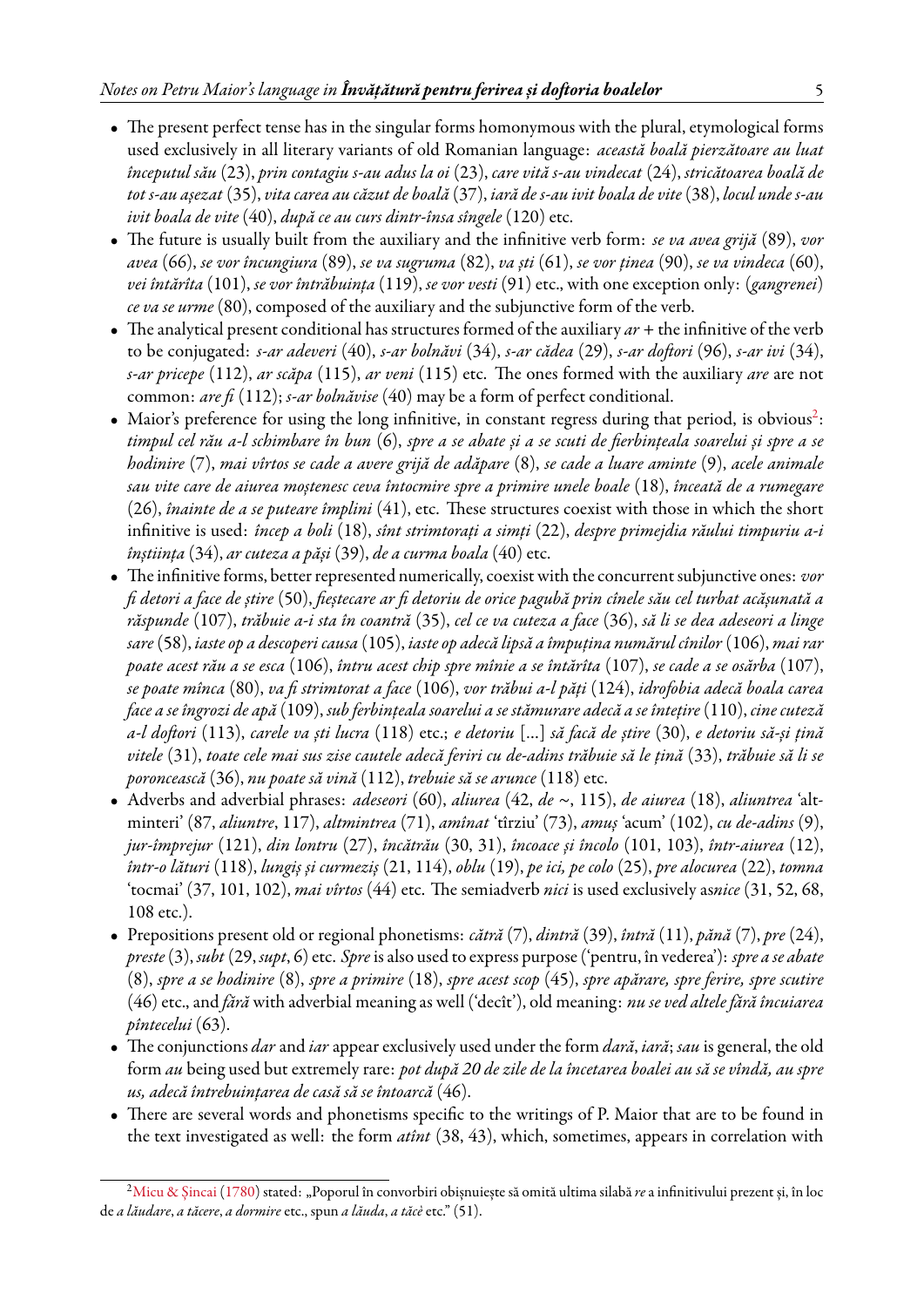*cînt* 'cît': *atînt a stăpînirei cînt a supușilor* (43). *Atînt* may be justified both by the influence of the Aromanian dialect and by that of the Italian language. However, as [Ursu](#page-12-1) ([1961](#page-12-1), p. 139) observed, Maior may have restored, in an etymological spirit, the old forms *atît* and *cît* by reference to Latin (*tantus*, *quantus*) or Italian (*tanto*, *quanto*); the form *esca* of the verb *isca*: *se escază* (25, 94), *mai rar poate acest rău a se esca* (106); the loan word *alsăuire* 'proprietate, însușire' (18), which he also used in other writings of his; in addition to it, there also appears the loan word enshrined in literary language: *însușire* (24); the phonetism *coantră* for *contra* (*a-i sta în coantră*, 35, *stă în coantră*, 65, *din coantră*, 3, 82); the noun *op* 'trebuință, necesitate' (10, 38, 106).

- According to his conception that Romanian literary language should be enriched with loans from Aromanian[3](#page-5-0) , P. Maior also uses a few words from this dialect: *se agudește* (g. *se întîmplă*, 70), *cîștiga* 'grijă' (6, 30), *demînda* 'porunci' (29), *plasă* 'fel' (6, 12, 59, 112), *pleaga* 'rană' (69), *să se pleguiască* (70), *puștlă* 'ciumă, pestă' (22).
- The influence of the Macedo-Romanian dialect may also have led to the presence of forms with prothetic *a*: *acășunată* (*pagubă* ~, 107), *o acășună* (61, but *cășună*, 87), *acrescută* (85, 86), *adoita* (60), *amișcată* (77), *aroade* (~ *pelița*, 87), *aroasă* (*pînă la os* ~, 88, *aroase*, 88), *se va asparge* (125)[4](#page-5-1) .
- Frequency of words derived with prefixes: *se dezvînă* (62), *încurățirea* (67), *încurgere* (3), *necurățitele* (3), *necuvîntătoriu* (3), *neființa* (3), *nehodină* (102), *negrijă* (22), *prezisele* (110), *străsuflat* (96, *străsuflate*, 3, 43) etc. and with suffixes: *apărătoare* (21), *apătos* (120), *aprinsătură* 'febră' (83), (*rane*) *cancroase* (87), *pătimicioasă* (78), *pișcătoare* (87, 92), *rozitoare* (92), (*mîncătură*) *scărpinătoare* (92), *slobozitoare* (68), *tristăciune* (78) etc.
- One may also note the use of words without the prefix: *se va bolnăvi*(32), *călțămintele*(36), *se va cerca* (54), *cercărei* (40), *să se junghie* (80), *nainte* (34), *tuse necăcioasă* (26), *sănătoșare* (83), *se spăimîntă* (103), *țăpenirea* (55).
- The presence of Latin terms that were out of use or only kept in dialects: *arină* 'nisip' (119, *arinos*, 45 < Lat. *arena*), *să se astruce* 'a înmormînta' (40 < Lat. *\*astruicare* < *astruere*), *cătinel* 'încet, lin, domol' (64, 104 < Lat. *\*cautelinus*), (*semne*)*chiare*(117 < Lat. *clarus, –a, –um*), *curechi*(122 < Lat. *coliculus*), *custă* 'a trăi' (59 < Lat. *constare*: *mare parte a oilor fără de vărsat custă toată viața*; *poate mult să custe*, 87), *fărina* (43 < Lat. *farina*), *junepru* 'ienupăr, brădișor' (61 < Lat. *juniperus*), *a se la* 'a se spăla' (51, 54, 74 < Lat. *lavo, –are*), *lard* 'slănină' (93 < Lat. *lardum*: *puștelele curînd se încățălează și se prefac crustă adecă scoarță sau piele de lard*, *lardică*, 93: *pielea se acopere cu scoarță lardică*), *moare* 'zeamă acră de varză' (122 < Lat. *muria*), *morsicat* 'mușcat' (124, *morsicată*, 118 < Lat. *morsicare*).

Narrowing down our endeavour to the fundamental features of the literary norm, the main features of the language that P. Maior uses in this translation are: maintaining of protonic *ă* (*păhar*, *păreții*, *rădicate*); maintaining of etymological *î* (*îmfla*, *îmbla*, *împlea*, *întra*); the use of etymological forms without epenthesis (*cînii*, *mînile*); *ia* preserved (*pricinuiaște*, *pustiaște*); final *ea* preserved (*avea*, *bea*); *f* preserved (*fier*, *fiere*); exclusive *j* exclusiv, with few exceptions (usage of the affricate in the forms of the verb *încunjura*: *încungiura* and in *gios*, *prilegiul*); soft *ș* (*înșela*, *sfîrșește*); soft *r* in final position in non-derivative words: *ceriu*, *cuptoriu*, as well as in words derived with *–tor* (*curătoriu*, *necuvîntătoriu*, *păzitoriu*, *viețuitoriu*); soft labials (*beșică*, *beutură*, *ved*); variable forms of the relative pronoun and possessive-Genitive mark; the auxiliary *au* in the present perfect, 3<sup>rd</sup> person singular; verbal forms with restored dental; the presence of Latin terms that were out of use or only kept in dialects, as well as the presence of words from the Aromanian dialect.

In other cases, we run across an oscillation in the use of velar or soft forms: soft and velar *r* (*rece*, *răce*); soft and velar *t* (*timp*, *tîmp*); soft and velar *s*, *j*, *z*, *ț* (*părăsească*, *sinurile*, *țin*, *umezelilor*,*grijască*, *înțăles*, *săci*, *umezălei*); intact or palatalized labials (*ferbințeală*, *împedecă*, *fierbințeală*, *împiedecă*).

<span id="page-5-0"></span> $^3\rm{In}$  the afterword to the translation, Maior states: "…întru prefacerea aceștei cărticică m-am întrebuințat cu mai multe dialecte ale limbei românești, din carele unele nu sînt astăzi cunoscute în patria ta..." (127).

<span id="page-5-1"></span><sup>4</sup>As noticed by [Ursu](#page-12-1) ([1961](#page-12-1)), some of the forms mentioned have no equivalent in the Aromanian dialect. The author may have created them by analogy with the Aromanian or Italian ones (cf. It. *accréscere*, *aspèrgere*) (p. 138).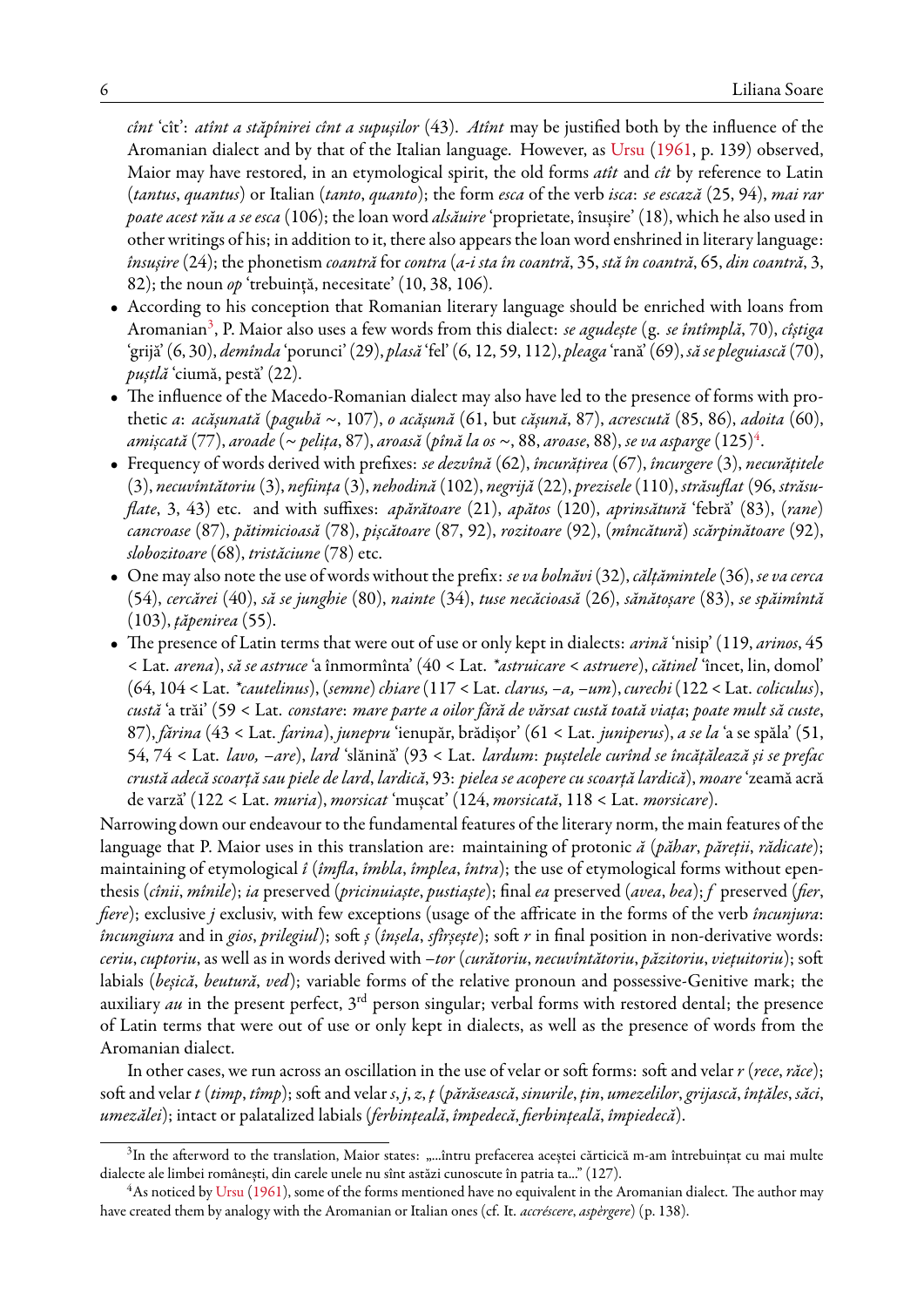In general, P. Maior uses regional phonetisms and forms, whilst, in some cases, he remains close to the Wallachian literary norm promoted by the religious prints from the second half of the eighteenth century: *ă* not passed in *a*, final *ea* kept, soft labials, *j*, mixture of soft and hard *ș*, *j*, labial *f* unpalatalized, phonetisms with unsyncopated *e/i* sincopați etc. The scholar preserved some Wallachian phonetisms to the extent that they were able to render the form of the Latin etymons (e.g. the phonetisms with *j* were preferred because they rendered more accurately the graphical image of the corresponding Latin words: *joc* < *jocum*, *judeca* < *judicare*; in the verb *încungiura*, Maior uses, for the same reason, the affricate *ğ*: < *în* + Lat. *congyrare*; even though the verbal forms with the iotacised dental were the etymological ones, Maior rejects them, preferring the innovation, the forms with the dental restored, much closer graphically to the Latin etymon).

The literary language promoted by Maior in this translation is a language that has the Wallachian literary norm of 1750–1780 as a starting point, but one that also integrates the dialects from Transylvania and Banat. Analysing literary language norms from several writings of the Transylvanian scholar, [Gheție](#page-12-4) ([1975,](#page-12-4) p. 484) believed that the latter should be considered the creator of Transylvanian literary norm around 1820, the first deliberate attempt to structure the Romanian literary language based on spoken and written language selections, following a unitary criterion.

# **3. The semantic classification of the literate neologistic lexicon**

Regarding the neologistic lexicon, the literate terms excerpted from the text under research belong to different semantic fields; they cover, to a different extent, the spiritual and material spheres of human life. It thus becomes possible to draw a classification required by the frequency and semantic areas to which these terms belong:

#### *3.1. Terms relating to the human being*

- **attributes, qualities**: *acurata* (48), *amoniți* 'admonestați' (39), *ample* (65), *aromatice* (108, 123), *complicată* (82), *comună* (61, *comuna*, 31), *continue* (81, 84, 122), *contrarii* (22), *corupt* (94, *coruptul*, 62), *crispă* 'creață' (*lînă* ~, 92), *cristalin* (57), *cruderă* (125), *denudata* (99), *depravate* (*plămînile*, 82), *destinatul* (a., 45), *diretive* (21), *diversă* (55, *diverse*, 19, 21), *ermii* 'pustii' (107), *fals* (95, *falsă*, 95, 110), *fatal* (124, *fatală*, 81, *fatalul*, 34), *fluid* (117), *fosta* (78), *frigidă* (84, 108), *funestul* (105), *generale* (21), *genuin* (96), *îndiferent* (102), *liber* (65), *manifestă* (adj., 34), *mordac* 'mușcător' (110), *munde* (64, 85), *necesarie* (32, 105, 108, 116, *necesarii*, 107), *necorupt* (108), *nocivă* (71, *nocib*, 109, *nocibe*, 107), *nudă* (71, 93, *nude*, 71, 115), *nutritoare*(50), *ocasionale*(105), *parțiale*(5), *pendente*'care atîrnă' (*îmflătură* ~, 82, g. *adecă atîrnată, spînzurată*), *politicești* (30), *politico-veterinarii* (~ *disposiții*, 104), *prescriptul* (adj., 32), *profondă* (63), *proporționată* (68, *proporționate*, 65), *propria* (42, 117), *prostrată* (63), *prudent* (95), *publica* (113), *remot* 'îndepărtat' (32, 46), *repețita* (59, 60), *robuste* (62), *sapidă* (95), *săturat* 'saturat' (84, 85), *scutită* (41), *segregată* (33), *cea mai segură* (112), *separat* (32, 40, *separată*, 80, *separate*, 31), *simplă* (60), *spise* 'gros' (73), *sporadice*, (f.t.), *subsit* (27, *subsite*, 36, 71), *tepidă* (69), *trucidatei* (41), *vaporoasă* (94), *văciliți* 'vacilant' (73), *veget* (87, *vegetă*, 68), (*apă*) *vegetominerală* (69, 80).
- **actions, events, conditions, attitudes, events, feelings, objects**: *acrimonia* (100), *amînare* (36), *atmosfera* (53), *aversația* (63), *causă* (12, 37), *cautela* 'precauție, prevedere' (125, *cautelă*, 37, 52, *cautele*, 33, *cautelele*, 13), *cauție* (89), *celeritate* (63), *cerc* (56), *coloră* (56, 81, *coloara*, 92, 116, *coloară*, 100), *cruderitate* (125), *custodie* (39), *damne* 'daună, pagubă' (111), *depunerea*, (74), *dialecta* (128, *dialecte*, 127), *diferență* (108, 112), *dirigență* (108), *distanță* (34), *esculente* (g. *bucate*, 108), *esempru* (125, *esempruri*, 111, *asempru*, 41), *faciritate* (87), *fenomene* (83), *forma* (70), *forța* (74, *cu* ~, 39), *foabă* (g. *groapă*, 114), *fosă* 'groapă, accident de relief ' (g. *groapa*, 41),*gradu* (86), *materie* (92), *moment* (125), *moturi* 'mișcări' (123), *murii* 'zid, perete' (53, 91), *necesitatea* (49), *nutremînt* (50, 108, *nutremînturi*, 108), *ocasia* (111), *oscuritate* (63), *penuria* (61), *periclu* (74), *periferia* (37), *periodul* (87), *personele* (42), *precauție* (107), *producturile* (39, *produturi*, 19), *public* (35), *răsfugarea* 'emanație, evaporație'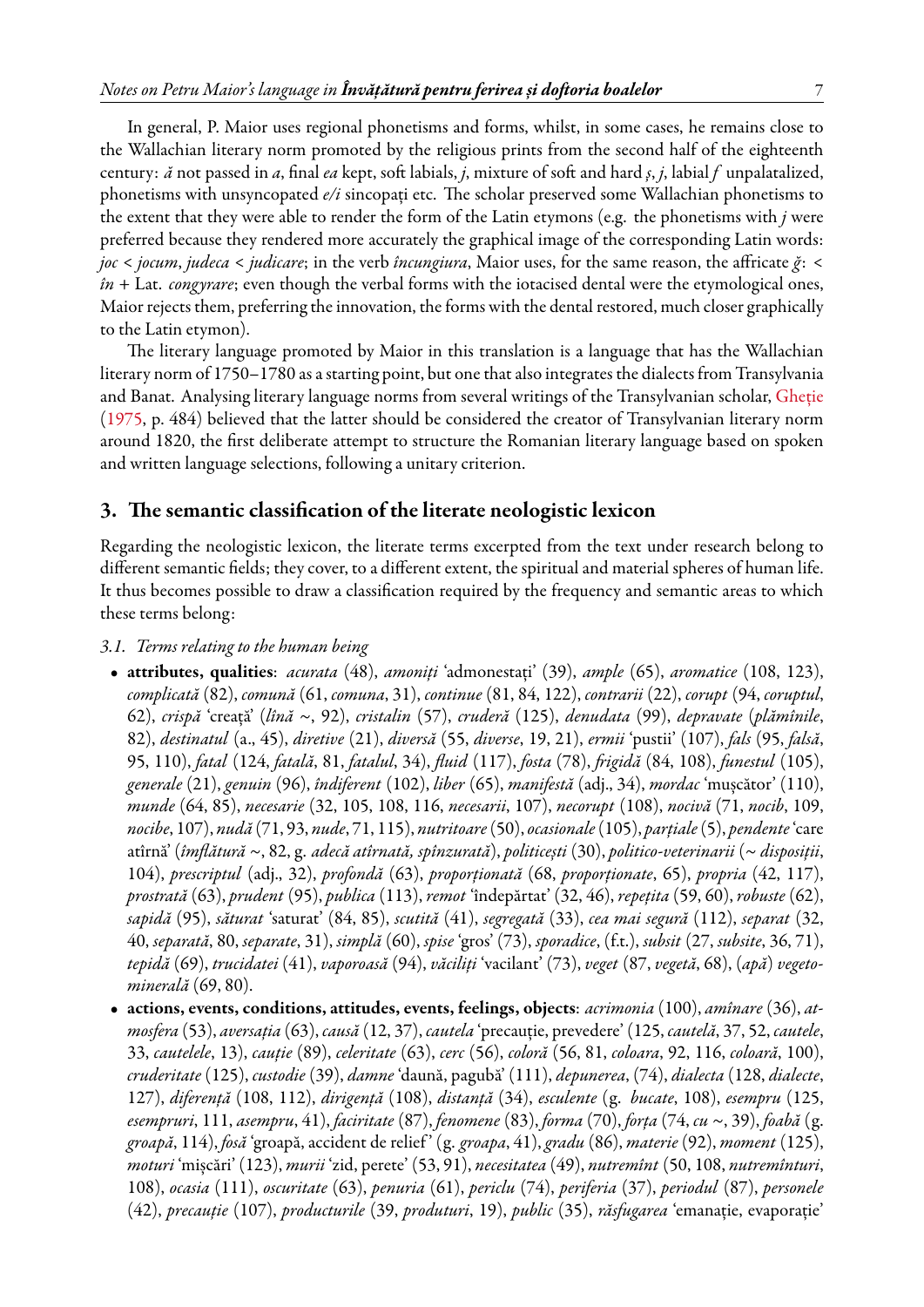(83, *răsfugările*, 6, 25), *regule* (110, *regulele*, 21, 123), *repurgația* (g. *curățirea staurilor*, 52), *sarcină* 'responsabilitate' (116), *scopu* (38, 67, *scopul*, 89, *scopos*, 30), *scrupul* 'unitate de măsură' (69), *siguranță* (113, *siguranța*, 41), *speranță* (83), *sperare* (125), *speriință* 'experiență' (24, 82), *spese* (89, *speselor*, 32), *sterc*[5](#page-7-0) (g. *balega*, 108), *subsire* 'moarte' (50), *teritoriu* (112), *terminul* (88, 101), *tirănie* (125), *trucidarea* 'uciderea' (41), *us* (46), *violenției* (110).

- **concrete actions, verbs of dicendi, movement verbs, etc.**: *se va acerăla* (125), *vor alăbora* 'munci, lucra' (44), *a amîna* (35), *amonim* 'admonesta' (111), *avearsă / aversă* 'a urî, a avea o aversiune față de' (101, 102, 104), *să se cercete* (112, *să se cerceate*, 91), *a clăudica* 'șchiopăta' (92), *se comîndă* 'a (se) recomanda' ('de veterinari se comîndă', 46), *să se comită* 'a se încredința' (116), *să se continue* (84, 122), *decură* (63, 64, 93), *a le deduce* (39, *să se deducă*, 40), *să se defalce* (9), *depende* (74), *să se descrie* (116), *să se dețină* 'a împiedica de la ceva, a reține' (66), *se devastă* (23), *devăgînd* 'a rătăci, a umbla fără scop' (106), *a devora* (108), *se devide* (72, 77), *se diferesc* (55), *a se dimica* 'a se lupta' (107, g. *a se bate*, *a se mînca cu alți cîni*), *să nu se dimită* 'a trimite, a lăsa să plece' (66), *se împută* (73), *să încrustezi* (80), *vor îngurgita* (107), *să se înhume*(113, 115), *să se întărzică* (44), *să fie necesitați*(108), *nutri*(90, *nutresc*, 3, *se nutresc*, 108, *se vor nutri*, 90), *să obleagă* 'a se îndatora, angaja' (6) *ocură* 'apar' (64), *opoarte* 'trebuie, se cuvine' (g. *trăbuie*, 125, 126), *se oserbă* (101, *a se osărba*, 107), *să o pisezi* (97), *predespun* (89), *s-au prescris* (115), *preserba* (113), *produce* (62), *promove* 'a mișca' (65), *să se proveadă* 'a înzestra cu cele necesare' (38), *să-i rămoavă* 'a îndepărta' (106), *să se răpurge* 'să se curețe' (53, 109), *răsistă* (65), *se răsoarbe* (95, *se răsorb*, 100), *răținîndu-se* (40), *să se repețească* (68), *să nu te scăndălisești* (127), *spera* (88, *a se spera*, 74), *subsește* (45), *vor subsi* (64), *se termină* (81), *să se trucide* (80, *să-l trucizi*, 112), *văcelindu-se* (103), *voluta* (82).
- **functions, social status, professions, occupations, human relationships**: *coloni* 'țăran ce muncește un pămînt luat în arendă de la marii proprietari' (35), *comunitate* (39), *custode* (39), *econom* (95, *economul*, 89), *magistratului*(72), *primorilor* 'cei fruntași, de rang' (29), *privaților* (s., 31), *proprietariu* (31, 90), *servitorii* (44).
- **institutions, administration**: *casa*[6](#page-7-1) (g. *lada sau punga comunitatei*, 41), *poliției* (36), *de la superioritate* (49), *statul* (110).
- **trade**: *comerciul* (35), *confiscației* (43), *contraband* (43).

# *3.2. Terms relating to nature*

- **mineral, vegetal realm; substances of mineral, vegetal origin**: *acid salis* (50), *acidi săturat* (84), *acidu vitrioli* 'acid sulfuric' (85), *sare alcală* (89), *arcan duplicat* 'preparat de uz medicinal' (67), *argilă* (80), *arsenic* (89), *auripigmentu* (89), *beladona* (89), *calam aromatic* '*Acorus calamus*, plantă erbacee cu utilizări în medicină' (69, 89), *calce* 'oxid de calciu' (114), *camfor* (51), *cascarila* '*Croton eleuteria*, arbust a cărui scoarță este folosită în medicină ca tonic și reducător al febrei' (76, *cascarilă*, 97), *cenușă clavelată* 'drojdie de vin calcinat' (89), *cremortartari* (67), *emula* 'plantă' (50), *furfură* 'tărîțe' (60), *galanga* 'plantă erbacee asemănătoare ghimbirului cu utilizări în medicină' (50), *gențiana* (50, 76), *gumi de Arabia* 'mucilagiu' (69), *litarghiriu* 'litargir, oxid de plumb topit și cristalizat' (79), *minerală de Etiop* (98), *moshu* 'mosc' (96), *natura* (128), *savadilă* 'plantă din familia liliaceelor folosită în tratamentul homeopatic al problemelor respiratorii' (*pulbere de* ~, 98), *spirit vitrioli* (84), *tartar ametic* 'tartrat de antimoniu și potasiu folosit în medicină ca vomitiv' (84), *terebentină* (68), *valeriana* (51), *vanilă* (97).
- **animal realm**: *animal* (adj., 61, *trupul* ~), *animal* (s., 119, *animalul*, 103, 105, *animalelor*, 116), *animantul* (64, *animantu*, 112, 118, 126, *animante*, 24, 77, 104, 105, *animantele*, 104, *animantului*, 103), *copía* 'mulțime, turmă' (6, 21), *cornută* (29, *cornute*, 23, *cornutelor*, 22), *domestice* (36), *generație* 'prăsire' (95).

<span id="page-7-0"></span><sup>5</sup>Under the form *șterc*, the word was known in that period; the *sterc* phonetism may represent a reloan from Latin and Italian (Lat. *stercus*, It. *sterco*).

<span id="page-7-1"></span><sup>6</sup> Semantic loan word after *cassa*.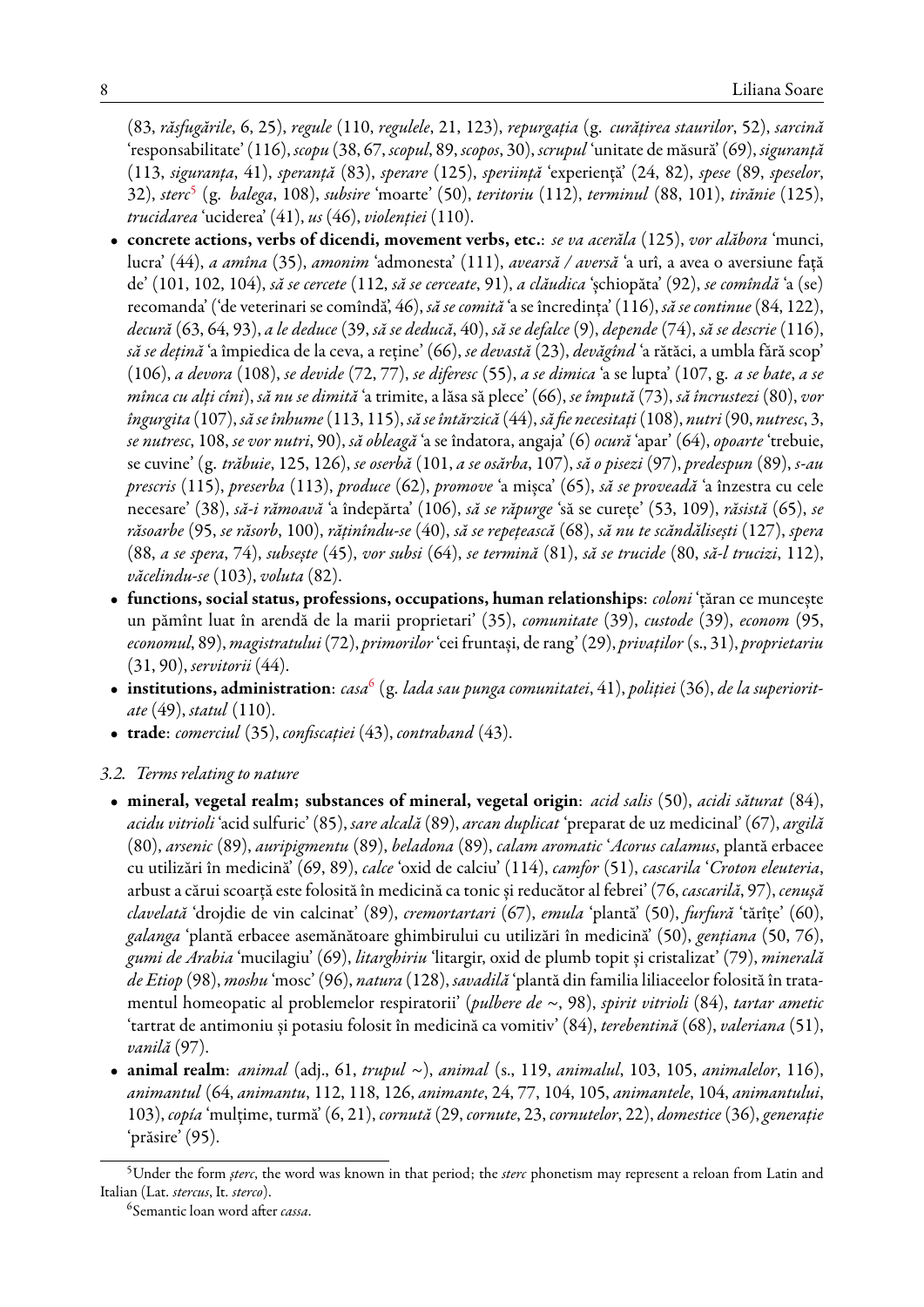#### *3.3. Specialised lexicon*

- **medical branches, general terms, diseases**: *corpul* (87), *disenteria* (27, 51), *doftoria* (124), *doftoresc* 'medical' (*cuvînt* ~, 47), *s-ar doftori* (96), *doftoritoare* (21), *înferma* (80), *lienita* 'splenită' (62), (*cu*) *lienitidă* (57), *morb* (81, 92, *morbul*, 68), *morboasă* (74), *peripneumenia* (57), *prescriptul* (32, *prescripții*, 53), *scabia* (94, *scabiei*, 94), *scăbioase* (93), *idiopatică* (77), *pilule* (97), *remit* 'a intra în remisiune' (68, 69), *simptomatică* (77), *simptome* (74, *simptomele* 68, 101), *urina* (63), *veterinaria* 'medicină veterinară' (3);
- **professions, specialists**: *doftor* (119, *doftorul*, 121), *hirurg* (118, 119), *personele cele doftoritoare* (42), *veterinariul* (49, 91, *veterinari*, 13);
- **medical institutions**: *lăzăret* (29, 38, 39), *ospital* (32, 34);
- **anatomy**: *abomas* 'foios, unul dintre cele patru compartimente ale stomacului rumegătoarelor' (27), *astremități* (70, *astremitatelor*, 63), *cadabru* (45, 82, 87, *cadabrului*, 37, *cădabru*, 32, 71), *cadăbroasă* (71, *cădăbros*, 72), *corpul* (87), *duoden* (27), *limfei* (82), *membrana* (88), *mesenteriului* (*ghindurile* ~, 88), *mușchi* (120), *nervului tendinos* (111), *omas* 'cheag, stomacul glandular propriu-zis al rumegătoarelor' (23), *stomah* (69), *sudorifere* (90);
- **physiology**: *apetita* (55, 63, 68, 69, *apetită*, 101), *circulația* (124), *pulsu* (63, 68), *respirația* (63), *transpirația* (21);
- **symptomatology**: *diarea* (26, 51), *înflamația* (77, *înflamație*, 65, *înflămația*, 61), *înflămate* (72, 73), *înflămatorie* (82), *se întumesc* 'a se inflama' (87), *ostipația* (66), *ostruție* (67), *sufocativă* (63), *vomitu*  $(84);$
- **pharmacology**: *antifloghistică* (84, *antifloghistice*, 51, 84), *decoct* (51, 123), *dosă* (47, 69), *emetic* (s., 84), *infus* (52, *infusu*, 122, *înfus*, 69, *înfuse*, 67, *înfusurile*, 69), *se va înstila* (54), *pastă* (80), *roborîtoare* (69), *stimulante* (108);
- **internalmedicine**: *congestii*(pl., 81),*gangrenă* (56, 61),*gangrenoasă* (71,*găngrenoase*, 27, 82), *hronice* (86), *se îngăngrenesc* (28), *metastatică* (77), *resoluția* (~ *adecă desfacerea, descuiarea ostruțiilor adecă a încuierei*, 67), *schiroasa* (86), *suporința* (85), *supurație* (78, 120, 12);
- **preventive medicine**: *oculația* (59), *preserba* (112), *preservativă* (s., 28, 48, 57, 65, *preservative*, 28, 111), *preservativ* (adj., 46, *preservative*, 21), *înoculația* (59, 60);
- **curative medicine**: *clismă* (122, *clisma*, 126, *clismele*, 84), *curative*(21),*remediu* (112,*remediuri*, 67);
- **epidemiology**: *contagiu* (11, 94), *contagios*(117, *contagioasa*, 88, *contăgios*, 21), *contaminate* (91), *a se contăgi* (58), *contumație* 'carantină' (29, 40, 52), *epidemie* (77, *epidimie*, 54), *epidemic* (88, *epidemică*, 61, 72, 81), *epizootică* (13, *epizootice*, 13), (*împedecarea*) *propagației* (105);
- **surgery**: *amputația* (111), *castrația* (111), *cauterisația* (111), *cauteriu* (51), *circumciderea* (111), *foarcepă* (115), *operații* (110), *să se scarifacă* (70, 120, 121, 126);
- **neurology, psychiatry, psychology**: *deliriul* (84), *disposiție* (66, 100, *disposiții*, 113, *disposițiile*, 38), *idrofobia* (109), *melanhonie* (101), *titilație* 'titilomanie' (92);
- **dermatology**: *cicatrice* (121), *crustă* (92), *pruringine*[7](#page-8-0) (92), *prurit* (92, 93, 121);
- **ENT, dentistry**: *afte* (72, 73, *aftele*, 74), *angina* (15, 81, 83), *palatul* (72).

Along with the loans, one may encounter *folk terminology*. Typically, old words are used to gloss new terms: *aprindere* 'inflamație' (23, 57, 60), 'febră' (84), *aprinsătură* 'febră' (83), *argint viu* (99), *va asuda* (122), *beșică* 'vezică' (~ *cea de fiere*, 27, ~ *cea de fiare*, 82), *beșicuțe* 'afte' (26, 121), *boală* (~ *de gură*, ~ *de picioare*, ~ *de plămîni*, ~ *de picioare sau de unghii*, ~ *de plămîni* 14, ~ *de splină*, ~ *de ficat* 15, ~ *cea mucoasă a cailor*, 17), *bold* 'instinct' (110, g. *patima*), *brînca* 'angină' (15), *călbeaza* 'boală de ficat' (15), *ceriul gurei* 'palat' (72), *ciumă* (22), *cufureală* 'diaree' (57), *curgerea mucoasă a nărilor* 'rinoree' (86), *deșertare* 'defecație' (~ *a șezutului*, 122), *foale* 'abdomen' (66, 69), *foc* 'febră' (84), *frigurile* (87), *gînfarea* 'inflamare' (63), *se gînfă* 'a se inflama' (87), *ghinduri* 'glandă' (88), *inima rea* 'dizenterie' (27), *îmblarea sîngelui* 'cir-

<span id="page-8-0"></span><sup>7</sup>Contaminated form from *prurit* and *pecingine* (egzem, herpes)? 'Rîia iaste boală de piele cu puștele sau beșicuțe săci [...] și e rău contagios cu oareșce *pruringine*, adecă mîncătură scărpinătoare împreunat'.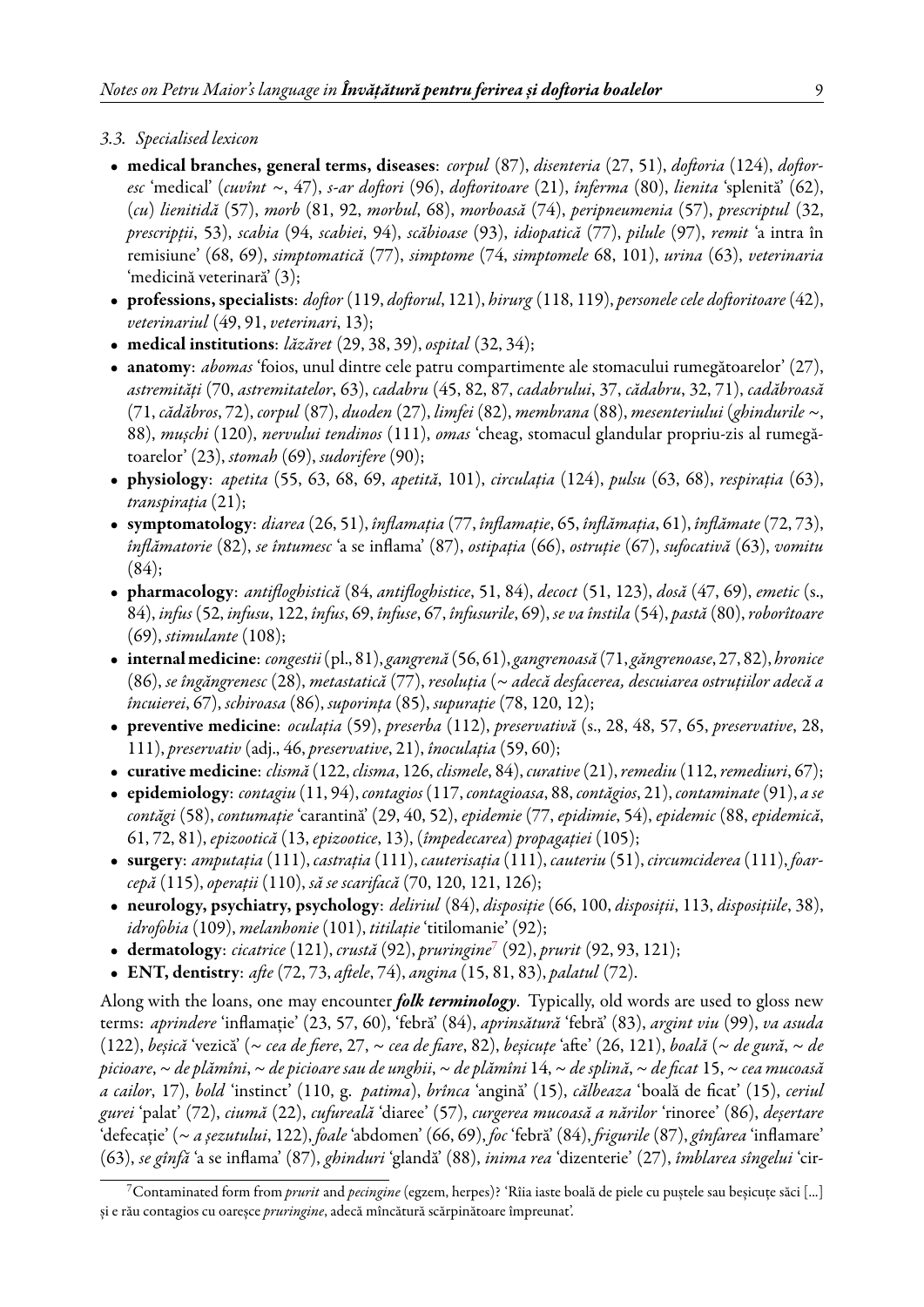culație' (124), *încuiere* 'constipație' (67, *încuiare*, 63, *încuietură*, 102), *încurgere* 'influență' (3), *învechita* 'cronică' (~ *boală*, 87), *jalie* 'jalfie, plantă aromatică' (51), *jugănirea* (111), *să se lățească* 'a se propaga' (90), *leacuri* (36), *lictariul* (48), *lîngoare* 'febră tifoidă' (57), *lupariță* 'boală' (87, g. *rane cancroase*), *mațele* (82), *mațul cel gros* 'intestinul gros' (27), *mădulările* (70), *mucu* 'mucozitate' (86, *mucii*, 86), *năcreală* (43), *obrintitură* 'inflamație' (57), *pătimașul* 'pacientul, bolnavul' (122), *pelin* (75), *pelița* 'membrana' (87), *pișat* (19), *pișcătoare* (87), *rîia* (17), *puștea* 'aftă bucală' (71, *puștlele*, 55), *rînză* 'stomac' (26), *rută* 'virnanț' (75), *ruje* (76), *salce* 'plantă erbacee cu utilizări în medicină' (89), *salitră* (60), *sarea de piatră* (65), *scordiu* 'iarbă-usturoasă' (75), *scupit* 'salivă' (125), *sgrăbunță* 'rană' (71), *sinurile* 'sinus' (88), *slobozirea foalelui* (69), *slobozire de sînge* 'flebotomie' (90), *slobozitoare* 'diuretice' (68), *spiță* 'stadiu' (103), 'tip, fel' (57, 100), *stîmpărată* (*beutură* ~, 60), *stringătoare* 'astringent' (51), *strinsuri* 'congestie' (81), *terpentin* (pop. 68, ~ *de Veneția*, 99, *oleu de* ~, 99), *trupul* (87), *turbarea* (17), *ud* 'urină' (19), *umezelilor* 'umoare, fire, temperament' (100), *unsoare* 'unguent' (75, 97, *unsătura*, 99), *vînturi* 'flatulență' (26), *vintricel* 'stomac' (26), *viță* 'specie' (100) etc.

# **4. Phonetic and morphological adaptation of loans**

4.1. The older forms of phonetic adaptation with  $t, g'$ , and  $k'$  are almost nonexistent in the text under study: *antifloghistică*, *litarghiriu*. These are competed against by the phonetic variants in *č*, *ğ*, which impose the Latin-Romance model of the new terms: *celeritate*, *cerc*, *cicatrice*, *circulația*, *frigidă*, *general*, *generație* etc.

Through the Italian influence, namely through the graphic and phonetic influence of the Italian etymon, some situations of adaptation of loans may be explained, such as the use of new words without the initial *h*: *idrofobie* and the use of the following phonetisms: *astremități* (It. *estremità*), *diretive* (It. *direttivo*), *melanhonie*(It. *malinconia*), *oscuritate*(It. *oscurità*), *se oserbă* (It. *osservare*), *ospital* (It. *ospedale*), *ostruție* (It. *ostruzione*), *personele* (It. *persona*), *produturi* (It. *prodotto*), *profondă* (It. *profondo*). Through Latin one may explain such phonetisms as: *comerciu* (It. *commercio*, Lat. *commercium*), *contagiu* (It. *contagio*, Lat. *contagio, –onis*) ori *necesarie* (It. *necessario*, Lat. *necessarius*).

The forms with (intervocalic) *s* reflect, in general, the graphics of the new terms of Latin-Romance provenance (Latin and Italian): *cauterisație*, *disenterie*, *dosă*, *mesenteriului*, *ocasionale*, *preserva*, *spese*, *us* etc. As far as the consonant group *ch*, is concerned, this is rendered through *h*: *hirurg*, *hronice*.

*Roborîtoare* is a loan translation after Fr. *roborant*. From Neo-Greek we have *schiroasa* (Ngr. *σκιρρος*), *scăndălisești* (Ngr. *σκανδαλιξω, –ισα*), and *scopos* (Ngr. *σκοπός*).

*4.2. Analogue variants*. Besides neologisms to which modern rules of phonetic adaptation apply, there are terms to which Latin phonetic laws apply, suffered by words in the old language fund.

#### **Vocalism**

- silent *a* > *ă*, by analogy with the old terms inherited from Latin or old loans from other languages: *cădabru*, *cădăbros*, *a clăudica*, *a se contăgi*, *contăgios*, *devăgînd*, *găngrenoase*, *înflămate*, *înflămatorie*, *înflămație*, *săturat*, *scăbioase*, *să nu te scăndălisești*, *tirănie*, *văcelindu-se*, *văciliți*.
- *a* and *e* + *n* + consonant > *î* (including in the suffix *–ment*): *se comîndă*, *nutremînt*, *nutremînturi*.
- *in–*, *inter–* > *în–*, *întră–/întăr–*: *îndiferent*, *înferma*, *înflamația*, *înfus*, *înoculația*, *să se întărzică*[8](#page-9-0) .

#### **Consonantism**

- *v* > *b*: *cădăbros*, *foabă*, *nocib*, *osărba*, *preserba*.
- intervocalic *l* > *r*: *se va acerăla*, *cruderă*, *cruderitate*, *dirigență*, *esempru*[9](#page-9-1) , *faciritate*.
- *re* > *ră–* by analogy with the treatment of *re–* in inherited Latin words (*răpune*, *răposa*): *să se răpurge*, *răsistă*, *se răsoarbe*.
- *ex–* > *s–* (under the rule according to which intervocalic *x* became *s*, and the prefixes *ex–* and *extra–* became *s–* and *stră–*, respectively: *lăsa*, *măsea*, *strămuta*, *străpunge*): *esempru*, *speriință*.

<span id="page-9-0"></span><sup>8</sup>The phenomenon may be caused by an analogy between *in–* and the old prefix *în–*.

<span id="page-9-1"></span><sup>9</sup>This may also represent a direct loan from It. *esempro*.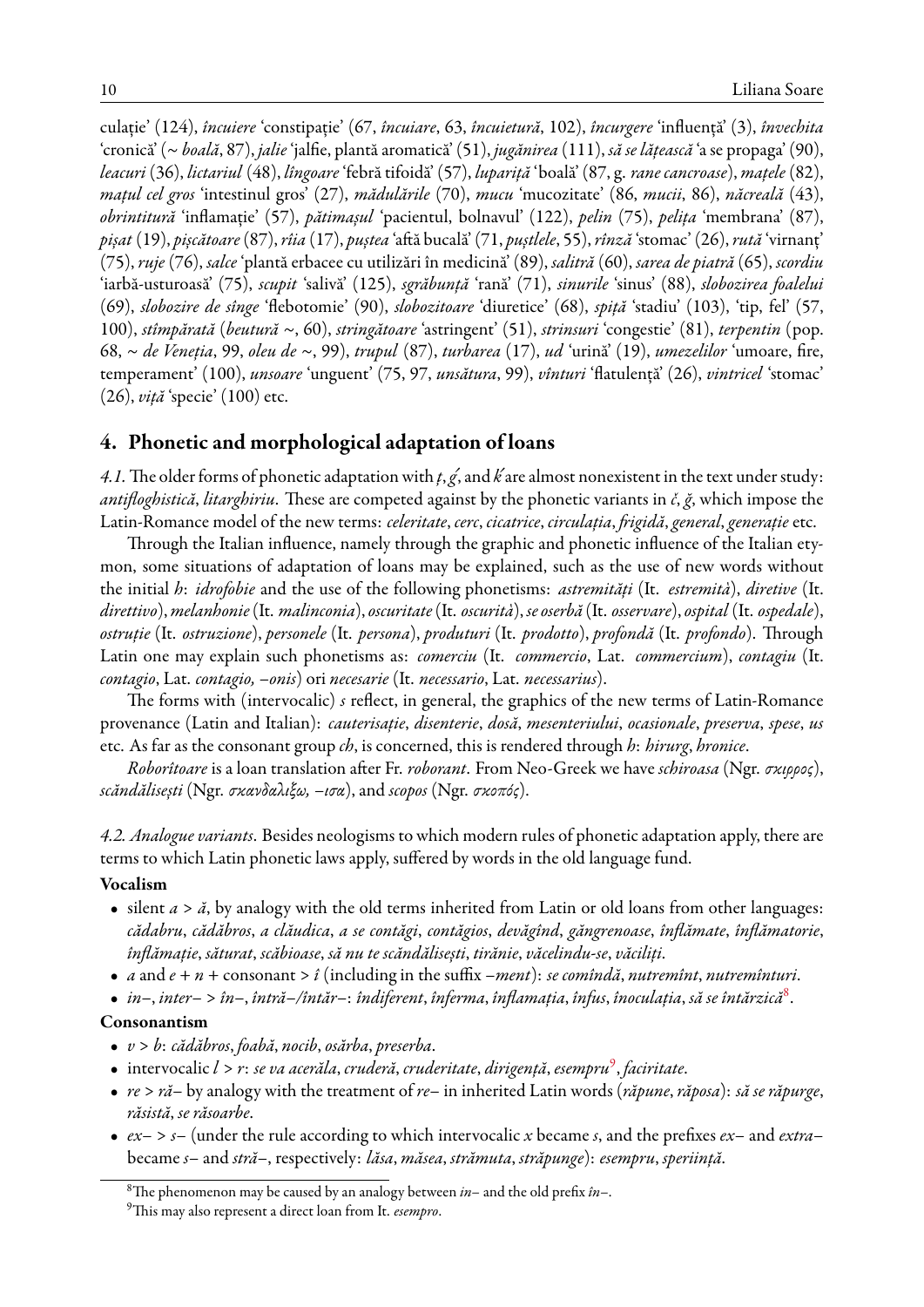As can be seen, analogue phonetismes have a relatively significant share. This is a natural consequence of the conception underlying the philological program initiated by the Transylvanian scholars, the first to establish rulesfor the assimilation of loans and to provide a reference model in this regard. Adaptation into Romanian of the neologisms of Latin-Romance origin is characterized in their writings by the tendency to subject them to the same phonetic changes undergone by inherited words. This process of "Romanisation" of neologisms by applying, sometimes systematically, phonetic laws highlighted by the developments of inherited elements did not prove to be sustainable (however, it was used up to 1860); instead of these forms, the further development of the literary language retained the variants that demonstrate that "Latin exercised through its phonetism and forms [...] the role of a model which influenced neologistic elements borrowed from Romance languages [...]"([Munteanu & Țâra,](#page-12-5) [1983,](#page-12-5) p. 255), and not only from these languages, but also from Modern Greek, German or Hungarian. This is because, in the general European context, loans from Latin words that have gained the status of international words maintained their form as close as possible to the original etymon.

*4.3.* As far as morphological adaptation is concerned, the text under study presents an important feature (which is also the feature of the era): the special productivity of the forms with  $-i$ e,  $3^{rd}$  declension (see also [Slave](#page-12-6), [1962](#page-12-6), p. 167). In old literary Romanian, the Latin nouns of the 3rd declension, with the *–io, –ionis* endings, are adapted with the *–ie* termination, after the Latin Nominative form. Old noun loans in *–ie*, feminine and masculine, of Old Slavic or Modern Greek origin, had early created a norm of noun termination adaptation, a norm that will later on be generalized in Latin Romance loans as well.

Most excerpted nouns are feminine and have been enshrined up to the present in this declension and with this termination: *amputație*, *cauterisația*, *circulație*, *generație*, *înflamație*, *(în)oculație*, *operație*, *ostipație*, *precauție*, *propagație*, *resoluție*, *respirație*, *supurație*, *transpirație* etc. Some are now considered outdated or obsolete, replaced by noun pairs, derived from long infinitives: *cauterizare*, *inoculare*, *propagare*, *supurare*. Two other words: *aversație* and *titilație* remain classified within the same declension, but were imposed in the language under slightly modified forms: *aversiune* and *titilomanie*. *Culoare* and *vanilie* are classified in the 1st declension: *coloră/coloară*, *vanilă*.

Neologistic nouns in *–(i)tate*, belonging to the 3rd declension, have Latin correspondents in *–(i)tas, –(i)tatis*, German correspondents in *–(i)tät*, Hungarian correspondents in *–(i)tas*, Italian correspondents in *–(i)tá*, French correspondents in *–(i)té*: *celeritate*, *comunitate*, *cruderitate*, *faciritate*, *oscuritate* etc.

In the texts of the period, the Latin words with the *–antia*, *–entia* endings and, by analogy, the corresponding nouns of Hungarian origin ending in *–ancia*, *–encia*,French nouns ending in *–ance*, *–ence*, German nouns ending in *–anz*, *–enz*, Italian nouns ending in *–anza*, *–enza* were adapted with the terminations *–anție* and *–enție*, 3rd declension: *audienție*, *corespondenție*, *diștanție* etc. In the text written by P. Maior, such nouns appear already classified in the 1<sup>st</sup> declension, due to the influence of Italian: *diferență*, *dirigență*, *distanță*, *speranță*.

Of the neologistic nouns with the singular form ending in *–iu*, of Latin–Italian origin: *cauteriu*, *contagiu*, *deliriu*, *mesenteriu*, *remediu*, *teritoriu* only the last were imposed in language with this termination. The other suffered a subsequent reloan from French, with forms without diphthongs. *Contagiu* was replaced with the 3rd declension form *contagiune*.

Some neologistic nouns appear classified within other genres than those in which they were later established. Two situations may be observed: 1. classification in the neuter of certain nouns to be established later on as feminine: *contraband*, *infus/înfus*, *periodul*; 2. classification in the feminine of certain nouns to be established later on as neuter: *apetita*, *dialecta*, *foarcepă*, *minerală*, *preservativă*.

*4.4.* Regarding the class of the adjective, it is to be noted that most of the loans appear adapted under the form retained by the further development of the literary language: *acurata*, *ample*, *complicată*, *contaminate*, *diversă*, *fluid*, *frigidă*, *genuin*, *segregate*, *veget* etc.

In the period under discussion, when the number of loans from various languages increases signi-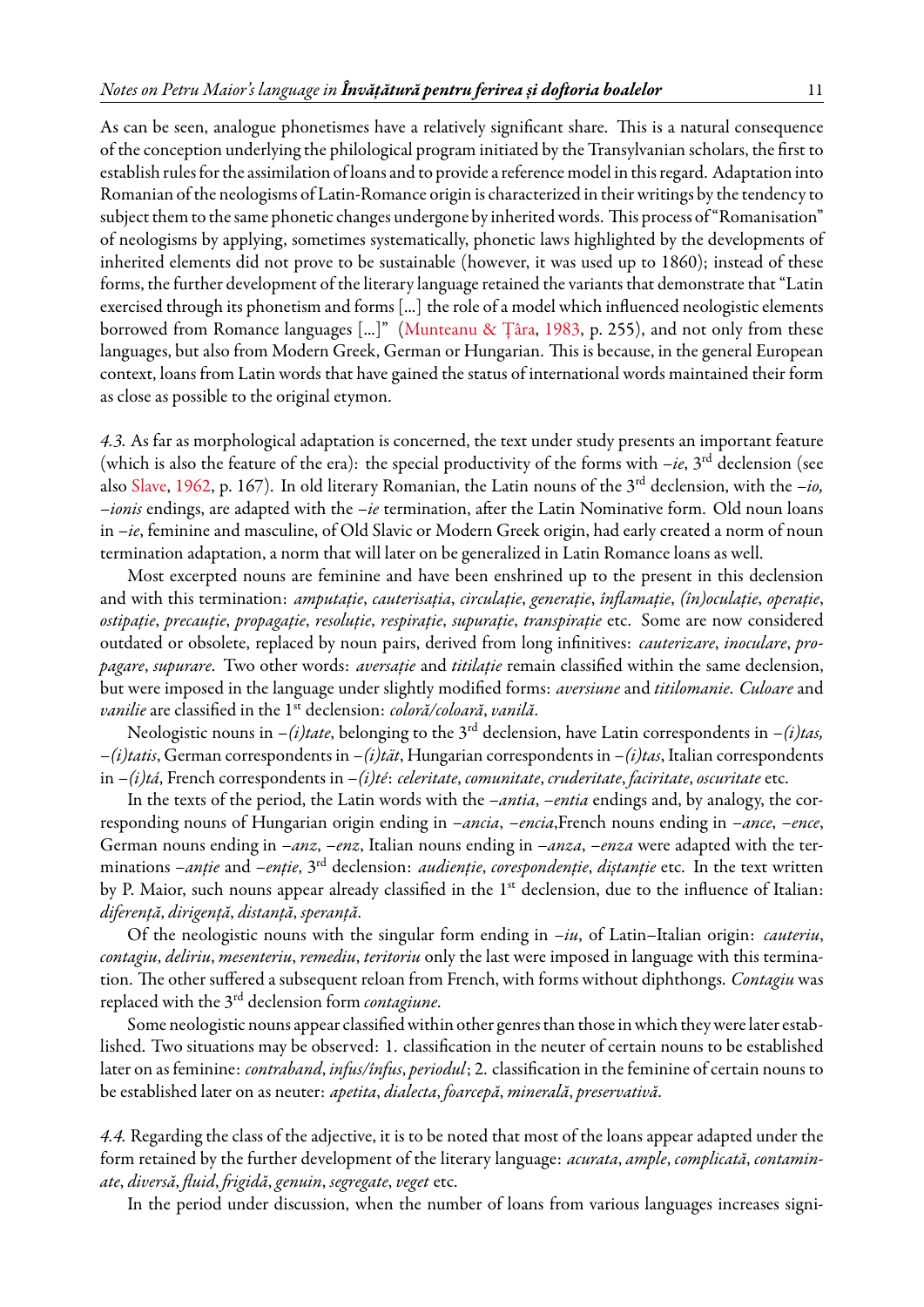ficantly, the suffix *–icesc* served to the adaptation in Romanian, by substituting the appropriate suffixes, of many loans. In the texts of the Transylvanian scholars, whose culture was predominantly Latin and German, and who made numerous translations especially from these languages, almost all the neologistic adjectives have Latin correspondents in *–icus*, Italian in *–ico*, German in *–isch*, and French in *–ique*: *analiticesc*, *colericesc*, *diplomaticesc*, *gramaticesc*, *loghicesc*, *metalicesc* etc. In the text under study, there is only one adjective adapted with this suffix: *politicesc*. Otherwise, due to the Latin-Romance influence, there appear adapted forms with *–ic*, taken as such, modern forms, which were imposed later on in the language: *antifloghistic*, *aromatice*, *epidemic*, *epizootică*, *idiopatică*, *metastatică*, *simptomatică*.

Regarding the adaptation of neologistic adjectives coming from Latin adjectives in *–alis*, *–arius* and Italian in *–ale*, *–ario*, *–are*, P. Maior uses forms already adapted with the corresponding neologistic suffixes (*–al*, *–ar*), to the detriment of the suffixes specific to the period: *–alicesc*, *–alnic*, *–aricesc* and *–arnic* (see [Ursu,](#page-12-7) [1969\)](#page-12-7): *fatal*, *general*, *parțiale*.

Adjectives derived with *–iv* (Lat. *–ivus*, Fr. *–if*, *–ive*, It. *–ivo*, Germ. *–iv*) and *–os* (Lat. *–osus*, It. *–oso*, Fr. *–eux*, *–euse*, Germ. *–ös*) are numerous, adapted in this form from the beginning, due to the existence in Romanian of Slavic, respectively Latin derivatives with these suffixes: *curativ*, *diretiv*, *nociv*, *preservativ*, with a single exception (*nutritoare* 'nutritiv', derived with the old suffix *–toare*); *cădăbros*, *contagios/contăgios*, *gangrenoasă/găngrenoase*, *morboasă*, *scăbioase*, *tendinos* etc.

The other categories of neologistic adjectives, ending in *–ant(e)* / *–ent(e)* (adapted after adjectives of Latin origin ending in *–ans*, *–antis*, *–ens*, *–entis*, Italian in *–ante*, *–ente*, French in *–ant*, *–ent*, German in *–ant*, *–ent*), *–bil* (Lat. *–bilis*, It. *–bile*, Fr. *–ble*), are used by the Transylvannian scholar, in their most part, with the form they still have today: *îndiferent*, *pendente*, *prudent*, *stimulante*. Two adjectives belonging to this class are adapted with other suffixes: *roborîtoare* 'roborant' and *văciliți* 'vacilant'.

*4.5.* Regarding the class of the verb, the Latin-Romance orientation of the author has enabled the entry of a large number of adapted verbs, following the Latin-Romance model, with the form retained by literary language. There appear few cases of classification in the 4<sup>th</sup> conjugation, the most productive in that period, to the detriment of the 1st conjugation: *a se contăgi*, *îngăngreni* (*se îngăngrenesc*), *a (se) repeți* (*să se repețească*), *scăndălisi* (*să nu te scăndălisești*).

Very few verbs belong *de jure* to the 4<sup>th</sup> conjugation, the Latin-Romance model being observed in this case as well: Lat., It. *–ere*, *–ire*, Fr. *–ir* > Rom. *–i*: *nutri*, *răsorbi*.

There are times when certain verbs are used without the inflectional suffix: *să se cercete/cerceate*, *se devastă*, whilst others have a suffix: *se diferesc*.

*4.6.* As far as semantic adaptation is concerned, one may observe the use of certain lexemes with other meanings than those imposed in literary language: *să se comită* 'a se încredința', *a devaga* 'a rătăci, a umbla fără scop', *a se dimite* (~ *la pășune*) 'a trimite, a lăsa să plece', *generație* 'prăsire', *remit* 'a intra în remisiune' (despre simptome).

*4.7. Unadapted words*. The text investigated presents a significant share of lexemes that were not imposed in the language, words that were undapated to the phonetic and morphologic system of Romanian language or words that were adapted, but which represent personal loans of the Transylvanian scholar, due to his Latin-Romance formation. From the viewpoint of their origin, they are grouped into two categories:

**Latinisms**: *abomas* (Lat. *abomasum* < *ab* + *omasum* 'măruntaie de bou'), *vor alăbora* (Lat. *laboro*), *animant* (Lat. *animans*, *–ntis*), *avearsă / aversă* (Lat. *aversor*), *copíe* (< Lat. *copia*), *crispă* (< Lat. *crispus*), *damne* (Lat. *damnum*), *depende* (Lat. *dependere*), *a se dimica* (Lat. *dimico*), *să nu se dimită* (Lat. *demitto, –ere*), *foabă* (Lat. *fovea*), *furfură* (< Lat. *furfur, –uris*), *se întumesc* (< Lat. *intumesco, –ere*), *morbul* (Lat. *morbus*), *mordac* (Lat. *mordax, –cis*), *moturi* (Lat. *motus*), *munde* (Lat. *munde*), *murii* (Lat. *murus*) [10](#page-11-0) ,

<span id="page-11-0"></span><sup>10</sup>It can also represent a loan from Aromanian (*muru*).